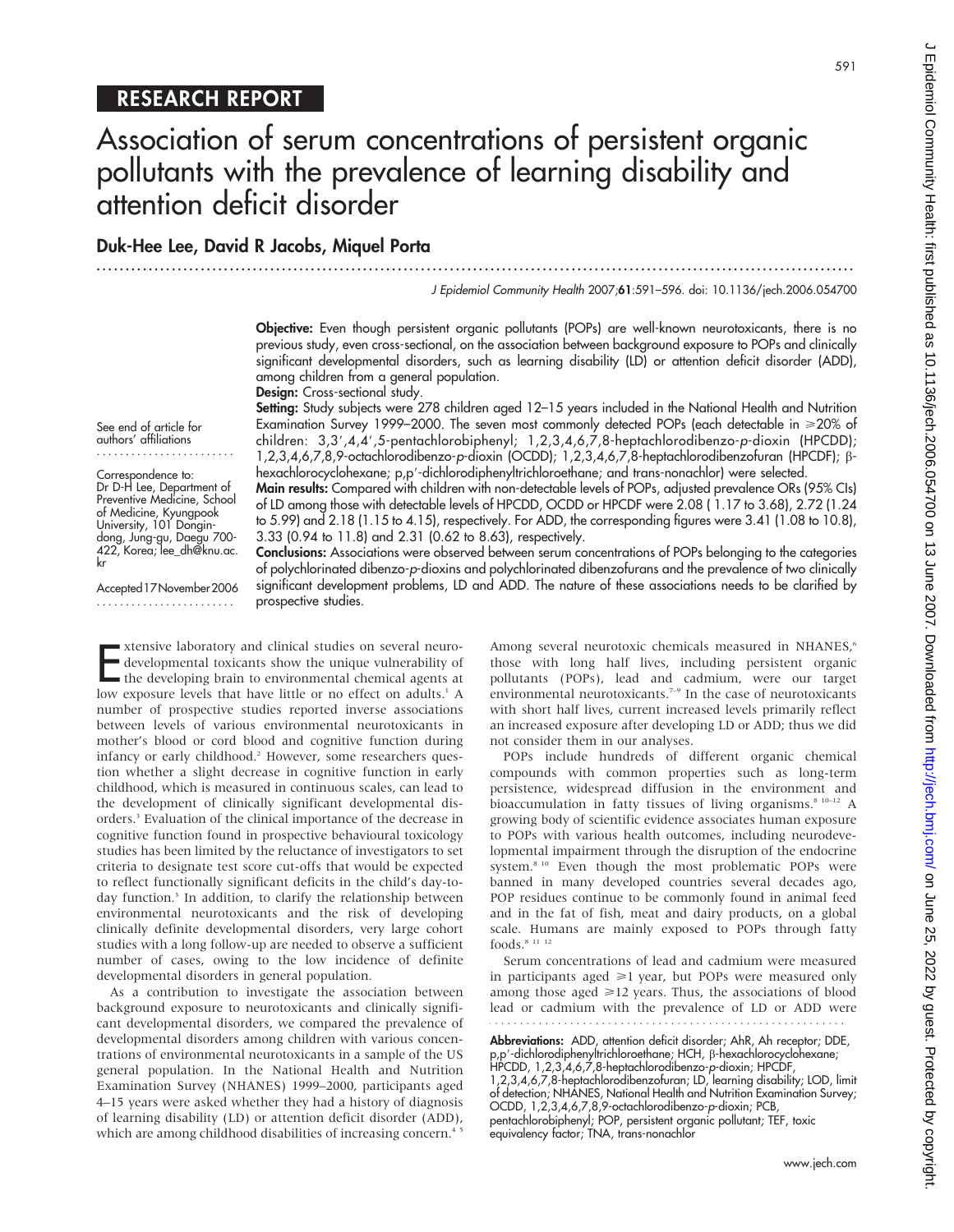studied among children aged 4–15 years, whereas those of POPs were analysed among children aged 12–15 years.

#### METHODS

#### Study population

The 1999–2000 NHANES (public-use dataset, http:// www.cdc.gov/nchs/about/major/nhanes/datalink.htm) conducted by the Centers for Disease Control and Prevention was designed to be nationally representative of the non-institutionalised, US civilian population on the basis of a complex, multistage probability sample.<sup>13</sup>

#### Measurement

Details of the NHANES protocol and procedures are available elsewhere.13 The NHANES standardised home interview was followed by a detailed physical examination in a mobile evaluation clinic or at the participant's home. A child was considered to have LD if the child or their parents reported that a representative from a school or a health professional ever said that the child had a LD. The child was considered to have ADD if there was a self-report that a doctor or health professional ever said that the child had ADD.

Venous blood and urine samples were collected and shipped every week at  $-20^{\circ}$ C. Blood lead or cadmium levels were determined using graphite furnace atomic absorption spectrophotometry. A total of 53 biologically important POPs were measured as individual chemicals by high-resolution gas chromatography/high-resolution mass spectrometry using isotope dilution for quantification. All analytes were measured in approximately 5 ml of serum using a modified method of Turner et al.<sup>14</sup> The POPs as provided by NHANES were adjusted for serum total cholesterol and triglycerides.<sup>15</sup> It should be noted that these analyses have a limit of detection (LOD) partly related to the serum volume available for measuring POPs, which was slightly different depending on how much blood each subject provided. Only the maximum observed LOD for each POP was provided by NHANES. A higher sample volume results in a lower LOD and a better ability to detect lower concentrations of POPs.

We did not study all 53 POPs because most children had serum concentrations of many POPs below the LOD. We therefore selected seven compounds for which at least 20% of study subjects had concentrations above the LOD: 3,3',4,4',5pentachlorobiphenyl (PCB126); 1,2,3,4,6,7,8-heptachlorodibenzo-p-dioxin (HPCDD); 1,2,3,4,6,7,8,9-octachlorodibenzo-pdioxin (OCDD); 1,2,3,4,6,7,8-heptachlorodibenzofuran (HPCDF);  $\beta$ -hexachlorocyclohexane (HCH); p,p'-dichlorodiphenyltrichloroethane (DDE); and trans-nonachlor (TNA).

#### Final samples

Among the 2735 children aged 4–15 years, 2252 had information on blood lead and among the 1251 children aged 12– 15 years, 279 had information on all seven POPs because POPs were measured only in a sub-sample. Owing to missing information on the history of LD or ADD, the final sample sizes were 2246 and 278 children, respectively. As the epidemiologically relevant findings were observed only with POPs, we mention the findings for 2246 children related to lead and cadmium as an important null finding, but we focus primarily on the association between serum concentrations of POPs and LD or ADD among the 278 children.

#### Statistical methods

Blood lead levels were classified into quintiles; cut-off points of blood lead quintiles were 0.8, 1.2, 1.7 and 2.4  $\mu$ g/dl. However, in the case of blood cadmium, 52.7% had concentration of 0.2  $\mu$ g/ dl, 20.7% had 0.3  $\mu$ g/dl and 20.1% had 0.4  $\mu$ g/dl. Thus blood

concentrations of cadmium were divided into four groups: 0.2, 0.3, 0.4 and  $\geq 0.5 \mu g/dl$ . For each POP, we also compared subjects with serum concentrations below the LOD and subjects with detectable levels. The exception was DDE, detectable in all participants and split at its median.

Logistic regression models were used to calculate multivariate-adjusted prevalence odds ratios (ORs). Adjusting variables were sex, race/ethnicity, age (years), poverty:income ratio (continuous, wealthier people having higher values), birth weight (continuous), mother's age at birth (continuous), cigarette smoking during pregnancy (yes/no), body mass index (continuous) and saturated fat intake (continuous). All statistical analyses were performed with SAS V.9.1 and SUDAAN V.9.0. Estimates of main results were calculated to account for stratification and clustering,<sup>16</sup> adjusting for age, race/ethnicity, and poverty:income ratio instead of using sample weights; this adjustment is regarded as a good compromise between efficiency and bias.<sup>16 17</sup>

#### RESULTS

Table 1 shows the distribution of potential confounding variables by LD and ADD among the 278 children. Children with LD or ADD were more likely to be white, with young mothers, who were more likely to have smoked during pregnancy.

Neither blood lead nor cadmium concentrations were associated with LD or ADD in the 278 children in whom POPs were measured. In the larger sample of 2246 children in whom lead and cadmium were also measured, the adjusted ORs for blood lead (highest vs lowest quintiles) were 0.86, 0.88, 1.09 and 1.25 for LD (p value for trend = 0.12) and 1.04, 0.77, 1.12 and 0.87 for ADD (p value for trend = 0.80). The corresponding figures for blood cadmium were 0.82, 1.02 and 1.02 for LD (p value for trend = 0.96) and 1.13, 1.27 and 1.44 for ADD (p value for trend  $= 0.27$ ), respectively; this nonsignificant positive trend disappeared after additional adjustment for POPs.

Among the seven POPs, HPCDD, OCDD and HPCDF showed significant positive associations with the prevalence of LD (table 2). After adjustment for age, race/ethnicity, sex, poverty index ratio, mother's age at pregnancy, birth weight, body mass index and saturated fat intake, compared with children with non-detectable levels of POPs, ORs (95% CIs) among those with detectable levels of HPCDD, OCDD and HPCDF were 2.08 (1.17 to 3.68), 2.72 (1.24 to 5.99) and 2.18 (1.15 to 4.15), respectively. In contrast, PCB126, DDE and TNA were not associated with LD; HCH was inversely, but not significantly, associated with LD: the adjusted OR (95% CI) was 0.37 (0.13 to 1.02). Additional adjustment for blood lead and cadmium did not materially change the results.

The associations of POPs with ADD were similar to those with LD, although most POPs did not reach statistical significance (table 3); adjusted ORs (95% CIs) for HPCDD, OCDD and HPCDF were 3.41 (1.08 to 10.8), 3.33 (0.94 to 11.8) and 2.31 (0.62 to 8.63), respectively. Similar to LD, the association with HCH was inverse, but not close to statistical significance.

#### **DISCUSSION**

A number of prospective studies<sup>18–25</sup> have reported that prenatal exposure to background POPs could impair intellectual and/or behavioural development among infants and toddlers; however, findings have not been totally consistent whether these effects persist among children. Some studies reported a harmful effect of prenatal exposure to POPs on cognitive and motor abilities even among school-aged children,<sup>26-27</sup> but other studies reported that the detrimental effects of POPs are only transient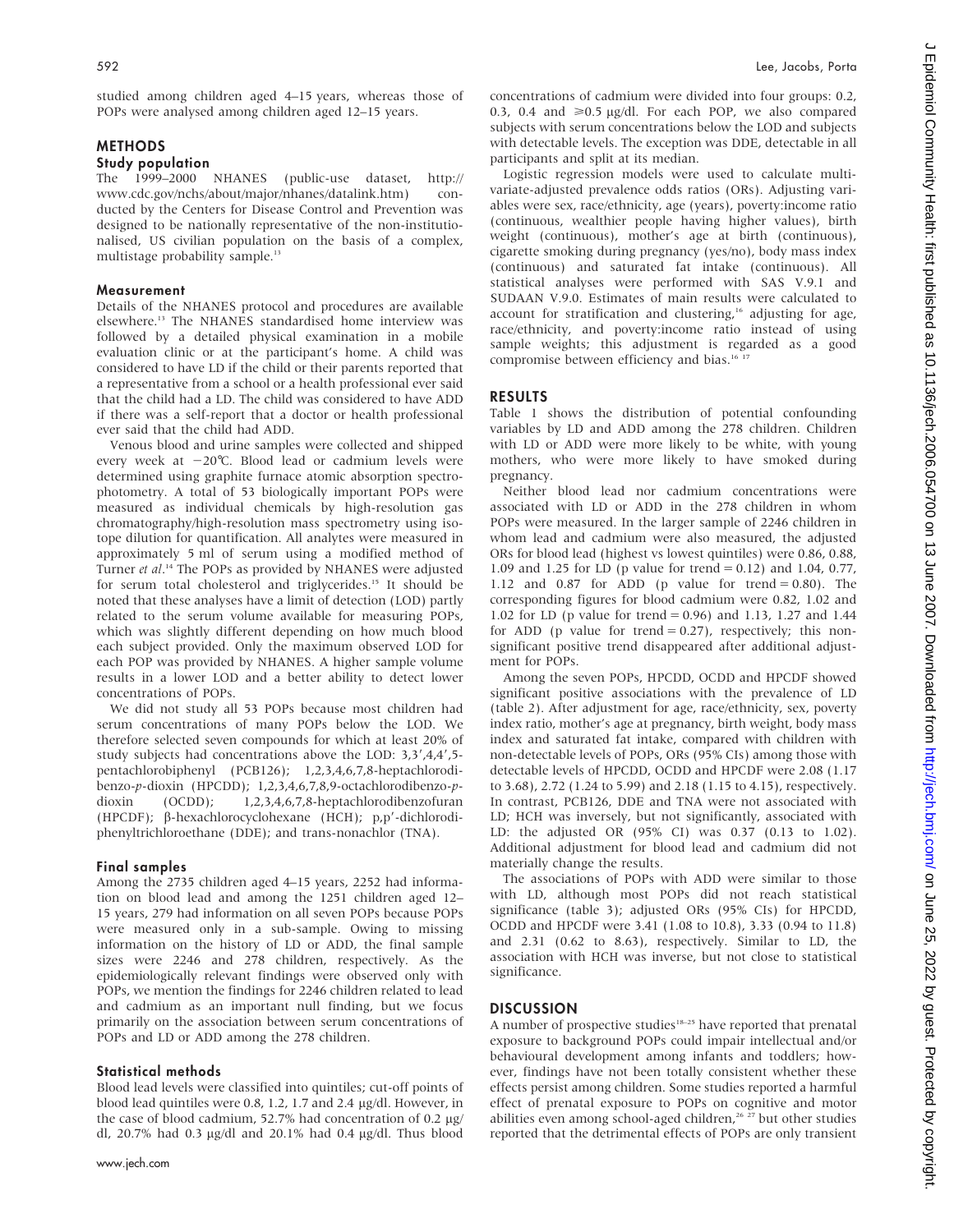Table 1 Distribution of child- and family-related potential confounding factors according to the presence of learning disability or attention deficit disorder

|                                              | Learning disability |              |         | Attention deficit disorder |                |         |
|----------------------------------------------|---------------------|--------------|---------|----------------------------|----------------|---------|
|                                              | No $(n = 234)$      | Yes $(n=44)$ | p Value | No $(n=251)$               | Yes $(n = 26)$ | P Value |
| Children's variables                         |                     |              |         |                            |                |         |
| Age (years)                                  | 13.4(1.0)           | 13.2(1.1)    | 0.19    | 13.4(1.1)                  | 13.0(1.0)      | 0.06    |
| Male $(\%)$                                  | 48.7                | 63.6         | 0.07    | 50.2                       | 57.7           | 0.47    |
| White (%)                                    | 17.5                | 43.2         | < 0.01  | 18.3                       | 53.8           | < 0.01  |
| Birth weight (g)                             | 3288 (682)          | 3151 (709)   | 0.23    | 3293 (660)                 | 3049 (879)     | 0.18    |
| Body mass index                              | 23.1(5.4)           | 22.3(4.5)    | 0.37    | 22.9(5.1)                  | 23.3(6.9)      | 0.79    |
| Saturated fat intake (g)                     | 27.5(14.7)          | 26.9(17.1)   | 0.81    | 27.0(15.1)                 | 31.4(14.5)     | 0.16    |
| Blood lead (µg/dl)                           | 1.6(1.3)            | 1.6(0.9)     | 0.79    | 1.6(1.2)                   | 1.8(1.4)       | 0.41    |
| Blood cadmium $(\mu g/l)$                    | 0.3(0.1)            | 0.3(0.2)     | 0.67    | 0.3(0.2)                   | 0.3(0.2)       | 0.86    |
| Family and maternal variables                |                     |              |         |                            |                |         |
| Poverty:income ratio                         | 1.8(1.3)            | 1.7(1.5)     | 0.66    | 1.8(1.4)                   | 1.4(1.4)       | 0.22    |
| Mother's age at pregnancy (years)            | 25.0(6.1)           | 23.6(5.7)    | 0.17    | 25.1(6.1)                  | 21.9(4.6)      | 0.01    |
| Cigarette smoking during<br>pregnancy $(\%)$ | 15.0                | 40.9         | < 0.01  | 16.7                       | 42.3           | 0.02    |

or observed only among children raised in suboptimal environments.<sup>28</sup> <sup>29</sup> Moreover, whether this exposure is associated with clinically significant developmental disorders such as LD or ADD, rather than with continuous scores of intellectual or behavioural functions among school-aged children has never been studied. Slightly decreased scores of cognitive function do not necessarily mean the presence of clinically significant developmental disorders.<sup>3</sup>

In this study, serum concentrations of polychlorinated dibenzo-p-dioxins (PCDDs) and polychlorinated dibenzofurans (PCDFs) were positively associated with the prevalence of LD or ADD among children aged 12–15 years. Our findings are basically consistent with those of prospective cohort studies, which showed decreased scores of intellectual or behavioural functions after low-level exposures to some POPs during pregnancy or early infancy. These findings are also biologically

| <b>POPs</b>                                    | Detection rate (%) |                                                                                               | Non-detectable POPs                            | <b>Detectable POPs</b>                                                  | p Value |
|------------------------------------------------|--------------------|-----------------------------------------------------------------------------------------------|------------------------------------------------|-------------------------------------------------------------------------|---------|
| 3,3',4,4',5-penta chlorobiphenyl 22.4          |                    | Concentration (ng/g of lipid)+<br>$\text{Cases}/n$<br>Prevalence (%)<br>Adjusted* OR (95% CI) | 33/208<br>15.9<br>Referent                     | $9.1(6.7-20.6)$<br>11/69<br>15.9<br>1.26 (0.47 to 3.32)                 | 0.62    |
| 1,2,3,4,6,7,8-hepta<br>chlorodibenzo-p-dioxin  | 30.5               | Concentration (pg/g of lipid)+<br>$\text{Cases}/n$<br>Prevalence (%)<br>Adjusted* OR (95% CI) | 24/191<br>12.6<br>Referent                     | 38.9 (30.2-50.9)<br>20/86<br>23.3<br>2.08 (1.17 to 3.68)                | 0.02    |
| 1,2,3,4,6,7,8,9-octa<br>chlorodibenzo-p-dioxin | 26.8               | Concentration (pg/g of lipid)+<br>$\text{Cases}/n$<br>Prevalence (%)<br>Adjusted* OR (95% CI) | 24/199<br>12.1<br>Referent                     | 23.0 (18.5-30.2)<br>20/78<br>25.6<br>2.72 (1.24 to 5.99)                | 0.02    |
| 1,2,3,4,6,7,8-hepta<br>chlorodibenzofuran      | 31.9               | Concentration (pg/g of lipid)+<br>$\text{Cases}/n$<br>Prevalence (%)<br>Adjusted* OR (95% CI) | 23/189<br>12.2<br>Referent                     | $10.0$ $(7.8 - 14.8)$<br>21/88<br>23.9<br>$2.18(1.15 \text{ to } 4.15)$ | 0.02    |
| β-hexachlorocyclo-hexane                       | 22.4               | Concentration (ng/g of lipid)+<br>$\text{Cases}/n$<br>Prevalence (%)<br>Adjusted* OR (95% CI) | 38/201<br>18.9<br>Referent                     | 17.9 (14.6-26.4)<br>6/76<br>7.9<br>0.37 (0.13 to 1.02)                  | 0.05    |
| Trans-nonachlor                                | 25.4               | Concentration (ng/g of lipid)+<br>$\text{Cases}/n$<br>Prevalence (%)<br>Adjusted* OR (95% CI) | 27/207<br>13.0<br>Referent                     | $10.9(8.4 - 16.0)$<br>17/70<br>24.3<br>1.67 (0.46 to 6.14)              | 0.41    |
|                                                |                    |                                                                                               | Detectable<50th                                | Detectable≥50th                                                         |         |
| p,p'-dichlorodiphenyl<br>trichloroethane       | 100                | Concentration (ng/g of lipid)+<br>$\text{Cases}/n$<br>Prevalence (%)<br>Adjusted* OR (95% CI) | 75.3 (49.0-98.4)<br>26/138<br>18.8<br>Referent | 278 (186-528)<br>18/139<br>13.0<br>0.89 (0.24 to 3.37)                  | 0.85    |

POP, persistent organic pollutant.

\*Adjustment for age, race/ethnicity, sex, poverty index ratio, mother's age at pregnancy, cigarette smoking during pregnancy, birth weight, body mass index and saturated fat intake

-Median (interquartile range).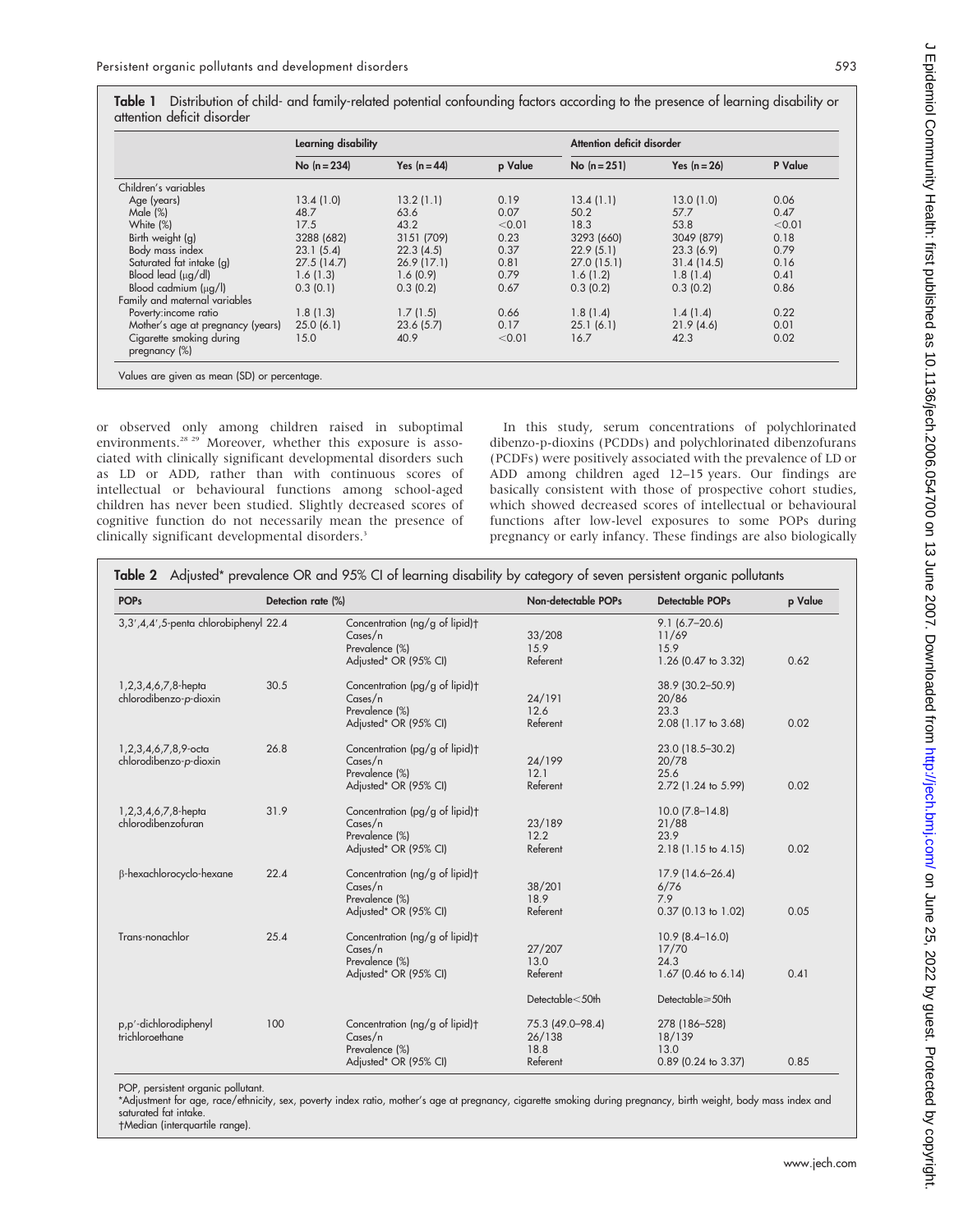| <b>POPs</b>                           | Detection rate (%) |                                                    | Non-detectable POPs | <b>Detectable POPs</b>  | p Value |
|---------------------------------------|--------------------|----------------------------------------------------|---------------------|-------------------------|---------|
| 3,3',4,4',5-penta chlorobiphenyl 22.4 |                    | Concentration (ng/g of lipid)+<br>$\text{Cases}/n$ | 20/208              | $9.1(6.7-20.6)$<br>6/69 |         |
|                                       |                    | Prevalence (%)                                     | 9.6                 | 8.7                     |         |
|                                       |                    | Adjusted* OR (95% CI)                              | Referent            | 1.03 (0.37 to 2.88)     | 0.96    |
|                                       |                    |                                                    |                     |                         |         |
| 1,2,3,4,6,7,8-hepta                   | 30.5               | Concentration (pg/g of lipid)+                     |                     | 38.9 (30.2-50.9)        |         |
| chlorodibenzo-p-dioxin                |                    | $\text{Cases}/n$                                   | 12/191              | 14/86                   |         |
|                                       |                    | Prevalence (%)                                     | 6.3                 | 16.3                    |         |
|                                       |                    | Adjusted* OR (95% CI)                              | Referent            | 3.41 (1.08 to 10.8)     | 0.04    |
|                                       |                    |                                                    |                     |                         |         |
| 1,2,3,4,6,7,8,9-                      | 26.8               | Concentration (pg/g of lipid)+                     |                     | 23.0 (18.5-30.2)        |         |
| octachlorodibenzo-p-dioxin            |                    | $\text{Cases}/n$                                   | 12/199              | 14/78                   |         |
|                                       |                    | Prevalence (%)                                     | 6.0                 | 18.0                    |         |
|                                       |                    | Adjusted* OR (95% CI)                              | Referent            | 3.33 (0.94 to 11.8)     | 0.06    |
|                                       |                    |                                                    |                     |                         |         |
| 1,2,3,4,6,7,8-hepta                   | 31.9               | Concentration (pg/g of lipid)+                     |                     | $10.0$ (7.8-14.8)       |         |
| chlorodibenzofuran                    |                    | $\text{Cases}/n$                                   | 13/189              | 13/88                   |         |
| β-hexachlorocyclo hexane              |                    | Prevalence (%)                                     | 6.9                 | 14.8                    |         |
|                                       |                    | Adjusted* OR (95% CI)                              | Referent            | 2.31 (0.62 to 8.63)     | 0.20    |
|                                       |                    |                                                    |                     |                         |         |
|                                       | 22.4               | Concentration (ng/g of lipid)+                     |                     | 17.9 (14.6-26.4)        |         |
|                                       |                    | $\text{Cases}/n$                                   | 23/201              | 3/76                    |         |
|                                       |                    | Prevalence (%)                                     | 11.4                | 4.0                     |         |
|                                       |                    | Adjusted* OR (95% CI)                              | Referent            | $0.44$ (0.08 to 2.62)   | 0.34    |
| Trans-nonachlor                       | 25.4               | Concentration (ng/g of lipid)+                     |                     | $10.9(8.4 - 16.0)$      |         |
|                                       |                    | $\text{Cases}/n$                                   | 17/207              | 9/70                    |         |
|                                       |                    |                                                    | 8.2                 | 12.9                    |         |
|                                       |                    | Prevalence (%)                                     |                     |                         |         |
|                                       |                    | Adjusted* OR (95% CI)                              | Referent            | 1.58 (0.57 to 4.42)     | 0.35    |
|                                       |                    |                                                    | Detectable<50th     | Detectable $\geq 50$ th |         |
| p,p'-dichlorodiphenyl                 | 100                | Concentration (ng/g of lipid)+                     | 75.3 (49.0-98.4)    | 278 (186-528)           |         |
| trichloroethane                       |                    | $\text{Cases}/n$                                   | 17/138              | 9/139                   |         |
|                                       |                    | Prevalence (%)                                     | 12.3                | 6.5                     |         |
|                                       |                    | Adjusted* OR (95% CI)                              | Referent            | 1.25 (0.30 to 5.26)     | 0.74    |
|                                       |                    |                                                    |                     |                         |         |

Table 3 Adjusted\* prevalence OR and 95% CI of attention deficit disorder by category of seven persistent organic pollutants

POP, persistent organic pollutant

\*Adjustment for age, race/ethnicity, sex, poverty index ratio, mother's age at pregnancy, birth weight, cigarette smoking during pregnancy, body mass index and saturated fat intake

-Median (interquartile range).

plausible because POPs are well-known neurotoxicants, even at low doses.<sup>10 30</sup> It may seem surprising that there has been no previous study, even cross-sectional, with the outcome of clinically significant developmental disorders. The absence of such studies probably reflects the practical difficulty that measurements of serum concentrations of POPs require such amounts of serum which are large for children.

Cross-sectional findings may reflect reverse causality. Thus, it is important to evaluate whether serum concentrations of POPs can increase after development of LD or ADD. Children with low body mass index or weight loss may experience an increase in serum concentrations of POPs due to bioconcentration.<sup>31</sup><sup>32</sup> Thus, if changes in body weight occur after development of LD or ADD, the positive cross-sectional association may be due to reverse causality. However, in this study population, body mass index was not associated with the presence of LD or ADD and body mass index was adjusted for in the final analyses. As there was no information on changes in body weight among children, it was impossible to directly evaluate the effect of weight loss. However, if the release of POPs from adipose tissue due to weight loss were a problem in analysing the association between POPs and LD or ADD, all POPs contained in the adipose tissue would have been positively associated, whereas only PCDDs and PCDFs, not PCBs or organochlorine pesticides, were positively associated with the prevalence of LD or ADD. Taken together, we think that neither high body mass index nor weight loss explain our findings. As POPs in the general population, except breastfeeding infants, come from animal products (eg, meat, milk, eggs and fish),<sup>34</sup> a positive association

might also be observed if intake of animal products increased sharply after development of LD or ADD. However, the current intake of saturated fat (used as a marker of intake of animal products) was not different between children with LD or ADD and those without either condition. This suggests that the exposure to POPs did not increase due to more intake of animal products after development of LD or ADD, thereby further reducing the possibility of reverse causality. In addition, some studies have reported that serum POPs levels were most strongly determined by breast feeding even in school-aged children, not by their diet.<sup>32</sup> <sup>33</sup>

As serum concentrations of some POPs have been decreasing over several decades in the US general population,<sup>35</sup> the current increase in LD or ADD may seem to be contradictory. However, similar to our earlier observation concerning the influence of obesity and POPs on the risk of type 2 diabetes,<sup>36</sup> other factors that have recently increased may interact with POPs on the risk of LD or ADD. Alternatively, other POPs which were not measured in NHANES dataset, like the brominated flame retardants, perfluorinated compounds or chlorinated paraffins, which are increasingly used in the US and also show neurotoxicity in experimental studies,<sup>37</sup> <sup>38</sup> may be important and correlated with POPs measured in NHANES.

Most POPs were non-detectable among the children included in this study, and even common POPs were detected only in about 20% of children. We suspect that this limited detection is primarily due to limited amounts of serum used for POPs measurement. Most available evidence indicates that POPs would have been detectable in almost all children if sufficient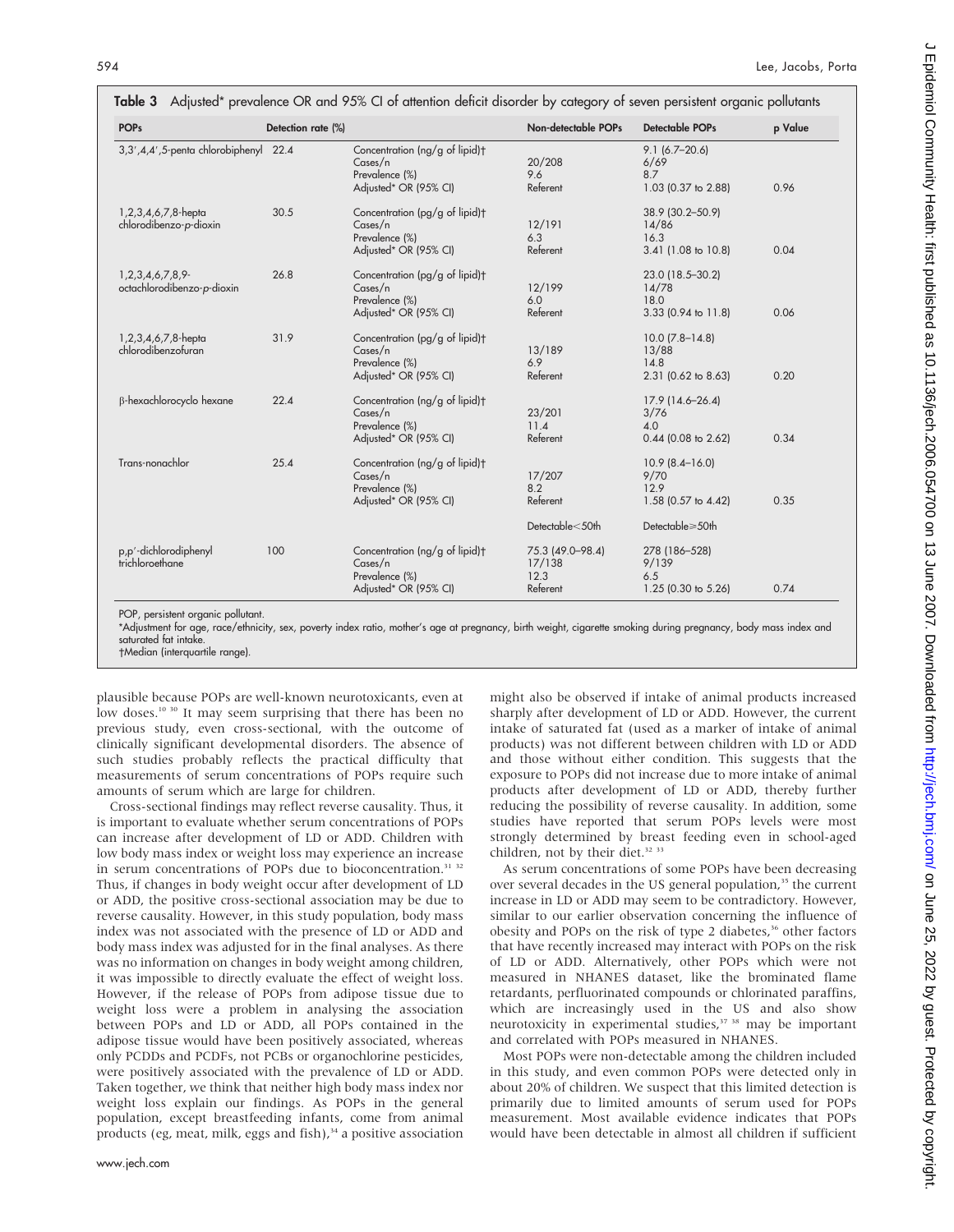amounts of serum had been used.12 In fact, concentrations of different POPs probably fluctuate differentially over time in different geographical areas.<sup>12 39</sup>

Most epidemiological studies have studied the extent of postnatal exposure through indirect measurements of POPs in breast milk among breastfeeding infants. Unlike prenatal exposures, postnatal exposures to POPs through breast milk were mostly not associated with cognitive function among infants or children,18 19 23 24 with some exceptions.10 40 Exposure through breast milk may differ from that through other foodstuffs because breast milk is believed to have many beneficial effects for infant development.<sup>41</sup> POPs concentrations in children aged 12–15 years may be influenced by animal products consumption as well as breast milk. Postnatal exposure to environmental neurotoxicants through animal products may be harmful. Or, the current study might suggest that exposure to POPs contained in breast milk may present adverse effects in the long term. Although the most serious effects of neurotoxicants seem to be on cell migration and differentiation (processes that are most active prenatally), brain development continues at a slower pace for years postnatally.<sup>42</sup>

A class of hexachlorocyclohexane is a well-known neurotoxin, although most experimental studies have been performed with  $\gamma$ -hexachlorocyclohexane.<sup>43</sup> Thus, the inverse associations of HCH with LD or ADD may be strange. We think that these inverse associations may be due to complicated interactions among chemical mixtures with similar pathways when simultaneous exposure occurs. Toxicological studies have reported that potentiation, inhibition, antagonism, synergism or other interactions of chemicals in an organism may significantly affect the toxicity of chemical mixtures.<sup>44</sup> Alternatively, they may be false positive findings.

The concept of toxic equivalency factors (TEFs), a measure of the ability to bind to the Ah receptor (AhR), has been developed to facilitate risk assessment and regulatory control of exposure to complex POPs mixtures.<sup>45</sup> However, we did not use TEFs to calculate the cumulative effect of POPs because the strength of association of the POPs observed in this study did not seem to be correlated with the respective TEFs, leading us to hypothesise that binding to AhR may not be the critical pathway. For example, the TEFs of HPCDD and OCDD, 0.01 and 0.0001, were not concordant with their LD ORs of 2.08 and 2.72, respectively (table 2). Supporting this speculation, there is evidence that PCB congeners have differential effects on end points of neurotoxicity depending on their chemical structure: specifically, the ortho-substituted congeners which have low affinity for the AhR are neurotoxic, whereas coplanar (dioxin-like) congeners are relatively inactive in producing neurotoxic effects.46

In contrast, even though many cross-sectional or prospective studies have reported associations between blood lead levels and neurodevelopmental deficits in school-aged children,  $47-49$ blood lead levels were not associated with the presence of LD or ADD in this study. The more important point may be that the 97% of the study subjects had blood lead levels  $\leq$  5 µg/dl. Even though these levels of blood lead could be related to subtle intellectual impairment as shown in previous studies,<sup>47</sup> they may not lead to the development of definite developmental disorders. Besides lead, there are only a few studies on the association between cadmium exposure and cognitive function in children.50 51 In this study, blood cadmium levels showed a weak positive trend with ADD, but it disappeared after adjusting for POPs. Similar to our findings, a Dutch study also reported a positive association of cognitive abilities with POPs, but not with lead or cadmium.<sup>29</sup>

This study has several limitations. First, the cross-sectional study design. Second, LD or ADD was self-reported, probably

#### What this paper adds

- Persistent organic pollutants (POPs) are well-known neurotoxicants. Prospective cohort studies have reported lower scores for continuous markers of intellectual or behavioural functions after low-level exposures to some POPs.
- No previous study, not even of cross-sectional design, has examined whether there is an association between background exposure to POPs and clinically significant developmental disorders, such as learning disability (LD) or attention deficit disorder (ADD), in the general population.
- This cross-sectional study found that children who had high serum concentrations of POPs belonging to the categories of polychlorinated dibenzo-p-dioxins and polychlorinated dibenzofurans showed about twice the prevalence of LD or ADD as those with non-detectable levels.

### Policy implications

Developmental disorders such as learning disabilities or attention deficit disorders have a significant impact on community resources. As consumption of animal products is the main source of background exposure to PCDDs or PCDFs in general population, POPs may be a preventable and treatable cause of developmental disorders.

including children who were having any of a broad range of problems. Use of objective diagnostic criteria for LD or ADD may be feasible in clinical settings. However, in epidemiological studies among general populations, self-reported disease outcomes may be informative, even if misclassification leads to the underestimation of true relationships. In addition, in this study, the results were not different for LD and ADD. These points suggest that background exposure to POPs may be associated with a broad range of developmental disorders among children. Third, although some subjects with a higher value of POP but a lower sample volume might have been classified in the reference group, and vice versa, such misclassifications would be unrelated to self-reported LD or ADD, again weakening the true strength of association. Fourth, we could only adjust for variables that were examined in NHANES and there could be residual confounding. Fifth, we could not evaluate other pollutants such as methylmercury as it was not measured among children aged 4–15 years.

In summary, there were positive relationships between serum concentrations of selected POPs and the prevalence of two clinically relevant developmental problems, LD and ADD. A possible role of background exposure to POPs in future risk of developmental disorder needs to be clarified in large prospective studies, conducted in the general population.

#### Authors' affiliations .......................

Duk-Hee Lee, Department of Preventive Medicine and Health Promotion Research Center, School of Medicine, Kyungpook National University, Daegu, Korea

David R Jacobs, Division of Epidemiology, School of Public Health, University of Minnesota, Minnesota, USA

Miquel Porta, Institut Municipal d'Investigació Mèdica, Barcelona, Spain Competing interests: None declared.